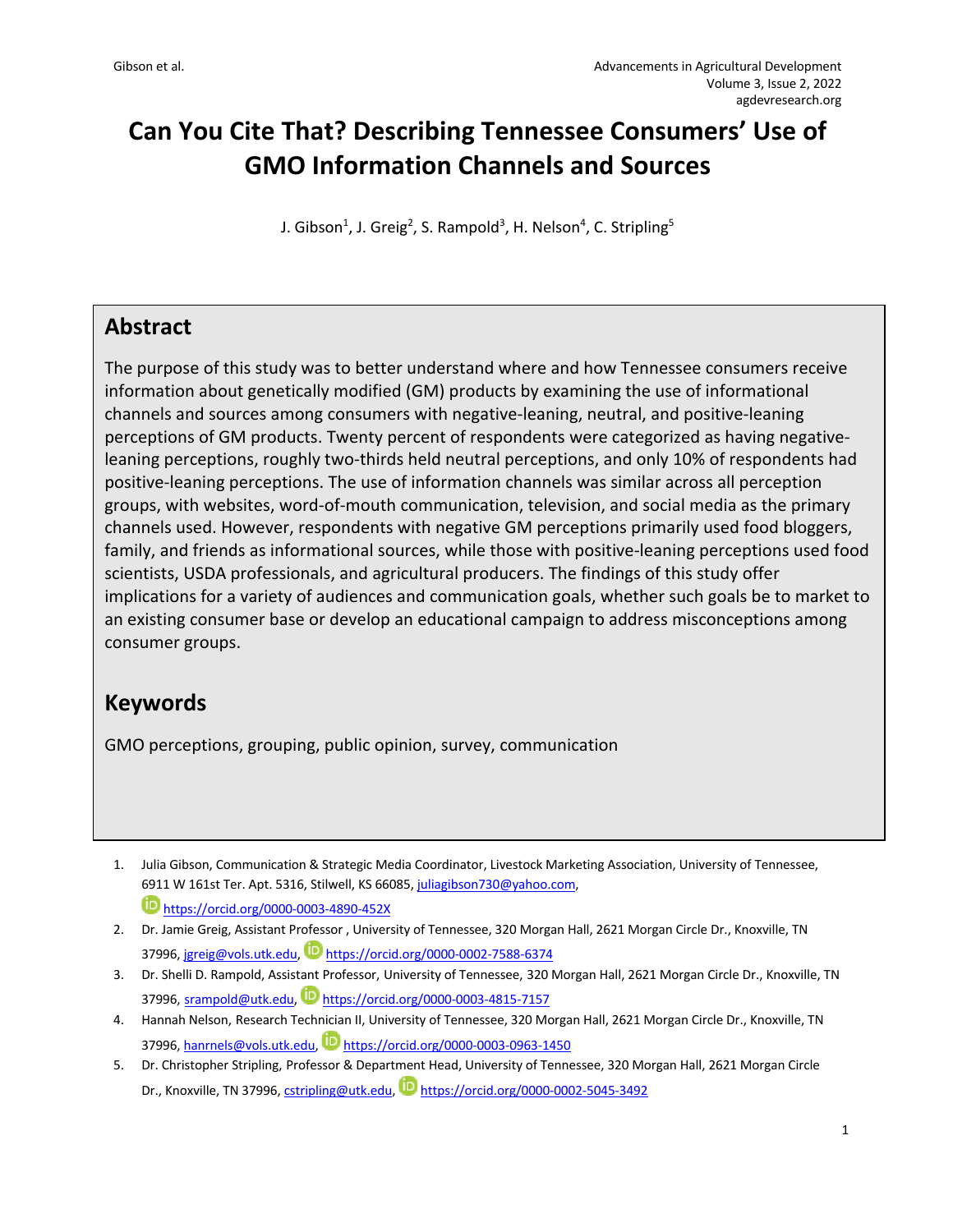### **Introduction and Problem Statement**

Genetically modified organisms (GMOs) have become widely used in agriculture in recent years, largely due to the rapidly increasing human population and related challenges, such as decreasing land area and water resources (Long & Ort, 2010; Oliver, 2014). Many consumers, often younger (Hefferon & Anderson, 2016), middle class (Kahn, 2021), and women (Funk, 2020), are against the use of GMOs for a myriad of reasons, such as concern about the effects on human health and consequences of altering an organism's genome (Kahn, 2021; Oliver, 2014; Yang & Chen, 2016), the impact on natural biodiversity and the environment (Fischer & Hess, 2021; Trivedi et al., 2016), a lack of perceived benefits for consumers (Fresco, 2001; Kahn, 2021), and social and ethical issues associated with GMO technology (Fischer & Hess, 2021).

In the early to mid-1990s, there were more scientific articles published about GMOs than news articles, but in 1999, yearly published GMO news articles far exceeded academic articles (Wunderlich & Gatto, 2015). Global online GMO content in the media has been found to be 90% – 95% negative (Abbott et al., 2001; Abbott & Lucht, 2001). Online news titles and Google search pages have been found to have more negative than positive terms related to GMOs, while federal websites use positive and negative terms equally (Jiang et al., 2018). The framing of science and health-related topics, as well as access to this information, can influence public opinions about agriculture (Jiang et al., 2018). Therefore, it is necessary to understand the sources, the individuals or institutions that originate a message, and channels, the means by which a message gets to receivers, that individuals utilize for GMO information (O'Keefe et al., 1998; Stone et al., 1999; Tucker & Napier, 2002).

# **Theoretical and Conceptual Framework**

#### **Information Sources**

Sources can include government and academic institutions, businesses and non-government organizations, and individuals, such as friends, family, neighbors, opinion leaders, and so forth (Söderlund & Lundin, 2017). Many consumers turn to online sources for their GMO information, which tend to discuss very different GMO topics. For example, Jiang and colleagues (2018) found that only 10% of the most central GMO-related words were shared by federal websites, highly trafficked websites, and online news sources, and 42% to 78% of words were unique to each source. Online news titles were most often argumentative and featured more negative than positive terms for GMOs, while federal websites focused on regulatory processes (Jiang et al., 2018). There is a lack of trust in media sources, as 56% of Americans say news media are doing a very or somewhat bad job covering issues about GMO foods; this figure rises to 73% when compared to those with higher self-reported science knowledge (Funk & Kennedy, 2016).

Interestingly, the sources that individuals turn to for information are often not the same sources they cite as credible (Sharma et al., 2008; Wilkins et al., 2018). For example, individuals often find scientists and agricultural officers to be the most credible (Funk & Kennedy, 2016; Sharma et al., 2008). Local leaders, like opinion leaders and progressive farmers, are often cited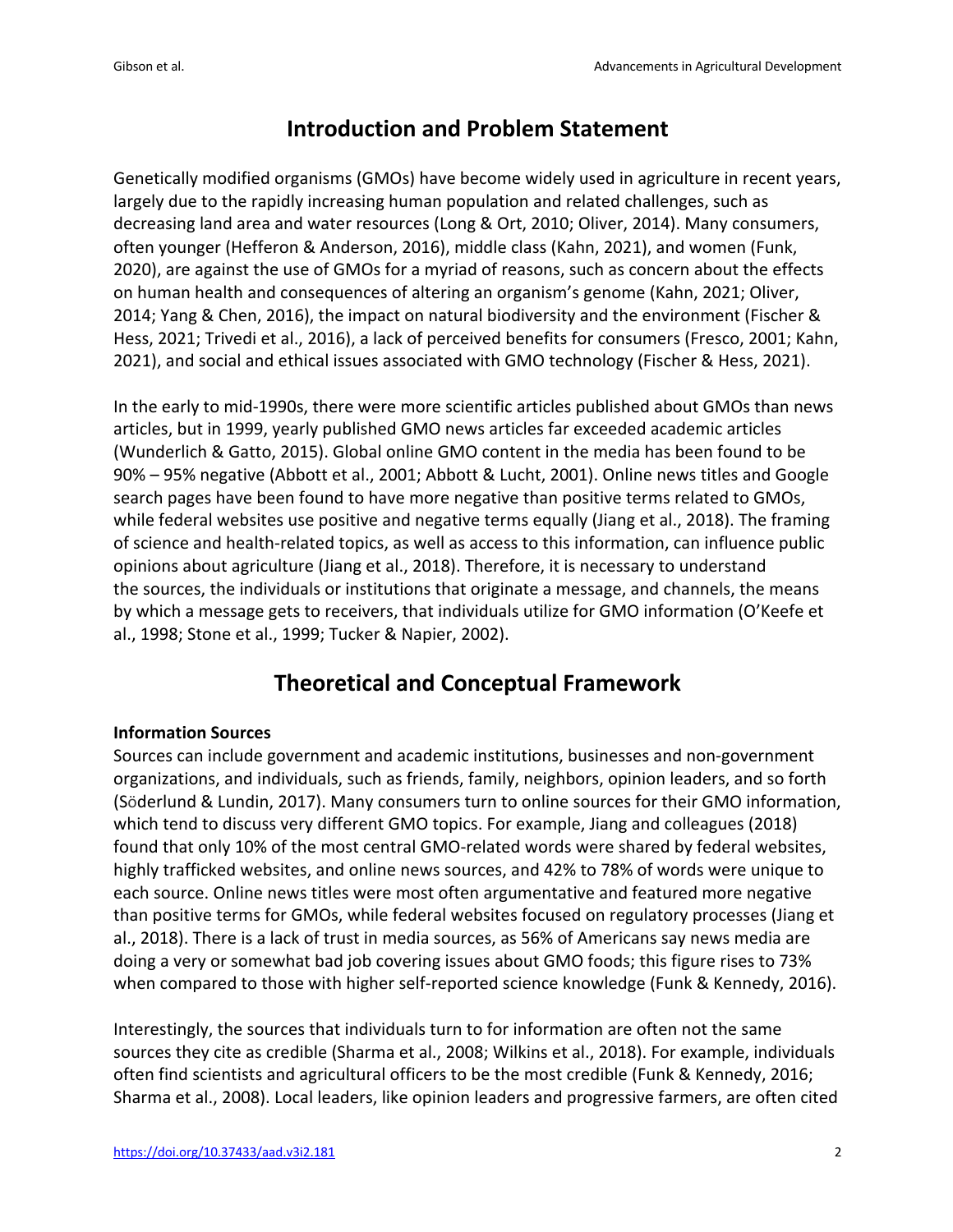as the second most credible source (Kumar Sharm et al., 2008). Word-of-mouth communication between friends, family, and neighbors were also frequently used and perceived as highly credible (Sharma et al., 2008). Yet, studies still show the internet is one of the most preferred methods for obtaining GMO information (Aleksejeva, 2014; Cui & Shoemaker, 2018).

#### **Information Channels**

Channels can traditionally be grouped into personal networks (e.g., family, friends, opinion leaders, printed media, and electronic media) (Csótó, 2011), though the internet has largely influenced recent dissemination of GMO-related information because it is quick and accessible. A recent study found participants' stated preferred interpersonal method of gaining science knowledge was word-of-mouth communication and personal experiences, but participants actually used media outlets, especially digital ones, most often to gain science information (Brondi et al., 2021). However, printed and electronic media portrayal of the GMO debate has fundamentally shaped individual beliefs so that GMOs are inherently *bad*. For instance, Fischer and Hess (2021) found Swedish newspaper coverage of GMOs was intense and mostly negative in the mid-1990s but became less negative over time; by the end of the study period, most articles were neutral. Studies show low GMO knowledge tends to disproportionately relate to reliance on mass media as a source of GMO information (Aleksejeva, 2014; Turker et al., 2013; Wunderlich & Gatto, 2015), which may, in part, be due to more mass media articles about GMOs than academic ones (Wunderlich & Gatto, 2015).

### **Purpose**

The two objectives that guided this study were to describe respondents with negative, neutral, and positive perceptions of GMO products based on their use of:

- 1. Information channels
- 2. Information sources

We utilize this framework as opposed to other suitable theories in the field, such as the PRISM or RISP frameworks for several reasons. First, the information sources and channels framework has roots in the interdisciplinary Diffusion of Innovations theory (Rogers, 1995), which posits that adoption of new innovations is influenced by information and opinions shared among potential users (MacVaugh & Schiavone, 2010). Second, the PRISM framework considers the use of information as an output rather than a process (Aqil et al., 2009), while information sources and channels acknowledge that information about scientific innovations can be ephemeral and biased. Third, the RISP model focuses on risk communication and use of this model would imply that GMO innovations are inherently risky. However, future research could expand the following methods by using other frameworks to strengthen our understanding of how individuals receive and process GMO information.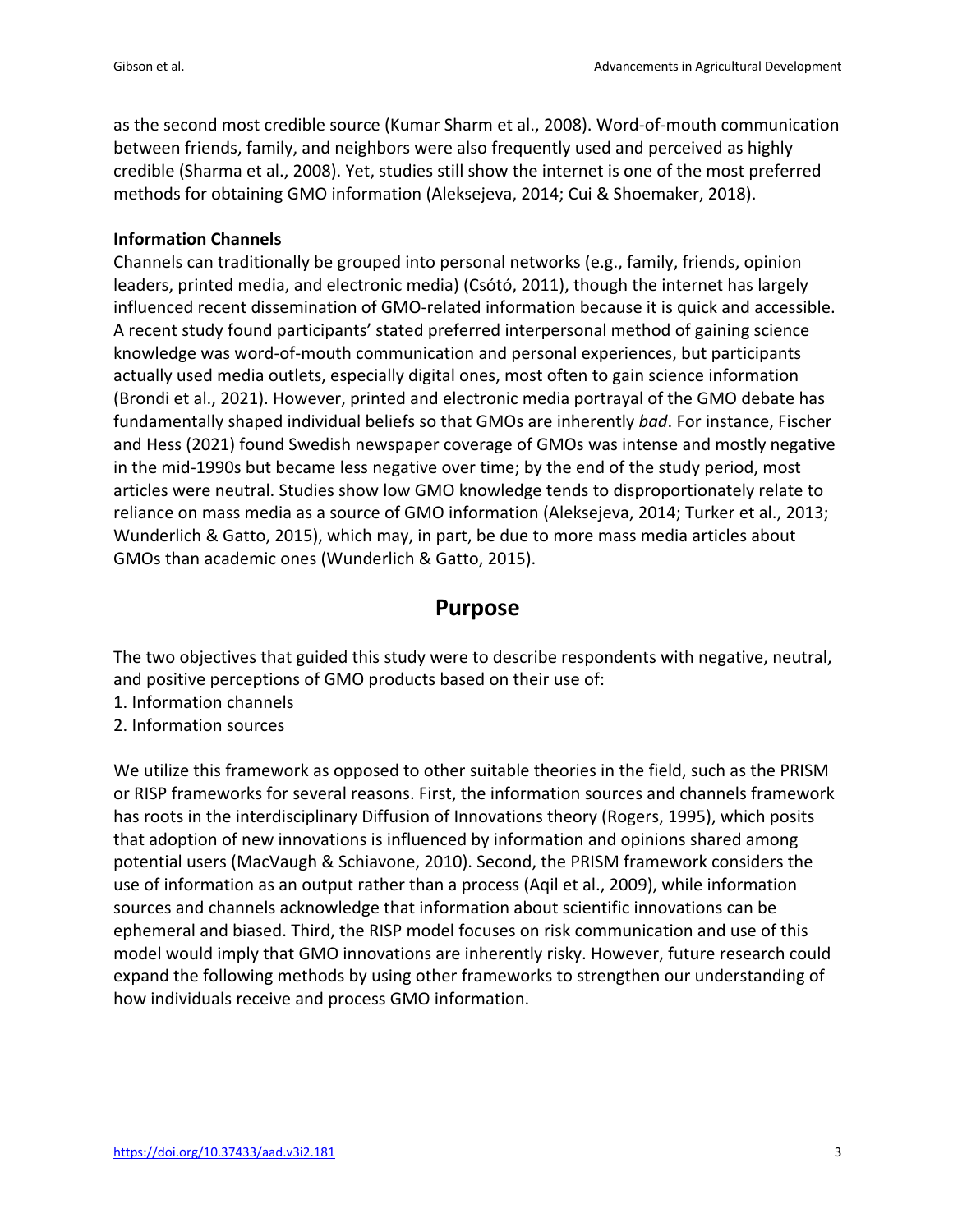# **Methods**

#### **Population and Sample**

The population of interest was Tennessee residents aged 18 or older. An online link to a questionnaire was distributed to a total of 1,115 Tennessee residents who opted-in using a third-party company, Qualtrics. Qualtrics recruits participants through actively managed market research panels and social media platforms, and they employ digital fingerprinting technology and IP address checks, as well as work with panel partners who also employ such methods (European Society for Opinion and Market Research, 2019). Opt-in participant recruitment is a form of convenience, or river, sampling and is not random. Participants must be willing to be contacted when responses are needed (Baker et al., 2013). The online link to the questionnaire was distributed by Qualtrics to Tennessee residents, and responses were collected gradually from Qualtrics' recruitment pools until there were 500 responses that met the study criterion. Useable responses were obtained from 501 residents for a participation rate of 44.93%. Due to the sampling techniques of opt-in sampling, participation rates are reported rather than true response rates (Baker et al., 2013), which may be a limitation of this study. Non-probability panels are also considered non-representative of the target population and are subject to the potential for exclusion, selection, and non-participation biases (Baker et al., 2013). To better examine the extent to which the sample was reflective of the larger population, demographic characteristics of respondents were compared to Tennessee demographic data. Comparisons revealed the percentage of females compared to males was not representative of the Tennessee population, which is a limitation of the current study.

More respondents in this study identified as female (*n* = 378; 75.4%) than male (*n* = 378; 22.2%), and few identified as nonbinary (*n* = 9; 1.8%) or other (*n* = 3; 0.6%). Compared to other race categories, more respondents identified as White (*n* = 408; 81.4%), followed by Black (*n* = 67; 13.4%). Compared to other education categories, the largest number of respondents reported having completed high school (*n* = 150; 29.9%) or some college (*n* = 142; 28.3%). Lastly, most (*n* = 423; 84.4%) made less than \$80,000 annually. Limitations of non-probability online sampling procedures include the potential for exclusion, selection, and non-participation biases (Baker et al., 2013). In this study, the percentage of females compared to males is not representative of the Tennessee population.

#### **Instrumentation**

Respondents' perceptions of GMO products were assessed using nine items reflective of commonly reported perceptions of GMO products held by consumers (e.g., *GMOs are bad for your health* and *GMOs help increase food production*). Responses were collected using a fivepoint Likert scale: 1 = *strongly disagree*; 2 = *somewhat disagree*; 3 = *neither agree nor disagree*; 4 = *somewhat agree*; and 5 = *strongly agree*. A construct mean was computed to represent respondents' overall perceptions of GMO products, and negatively worded items were reverse coded. Respondents were then categorized based on their GMO perceptions score: negativeleaning perceptions = 1.00–2.33; neutral perceptions = 2.34–3.67; and positive-leaning perceptions = 3.68–5.00. These same parameters have been previously used for grouping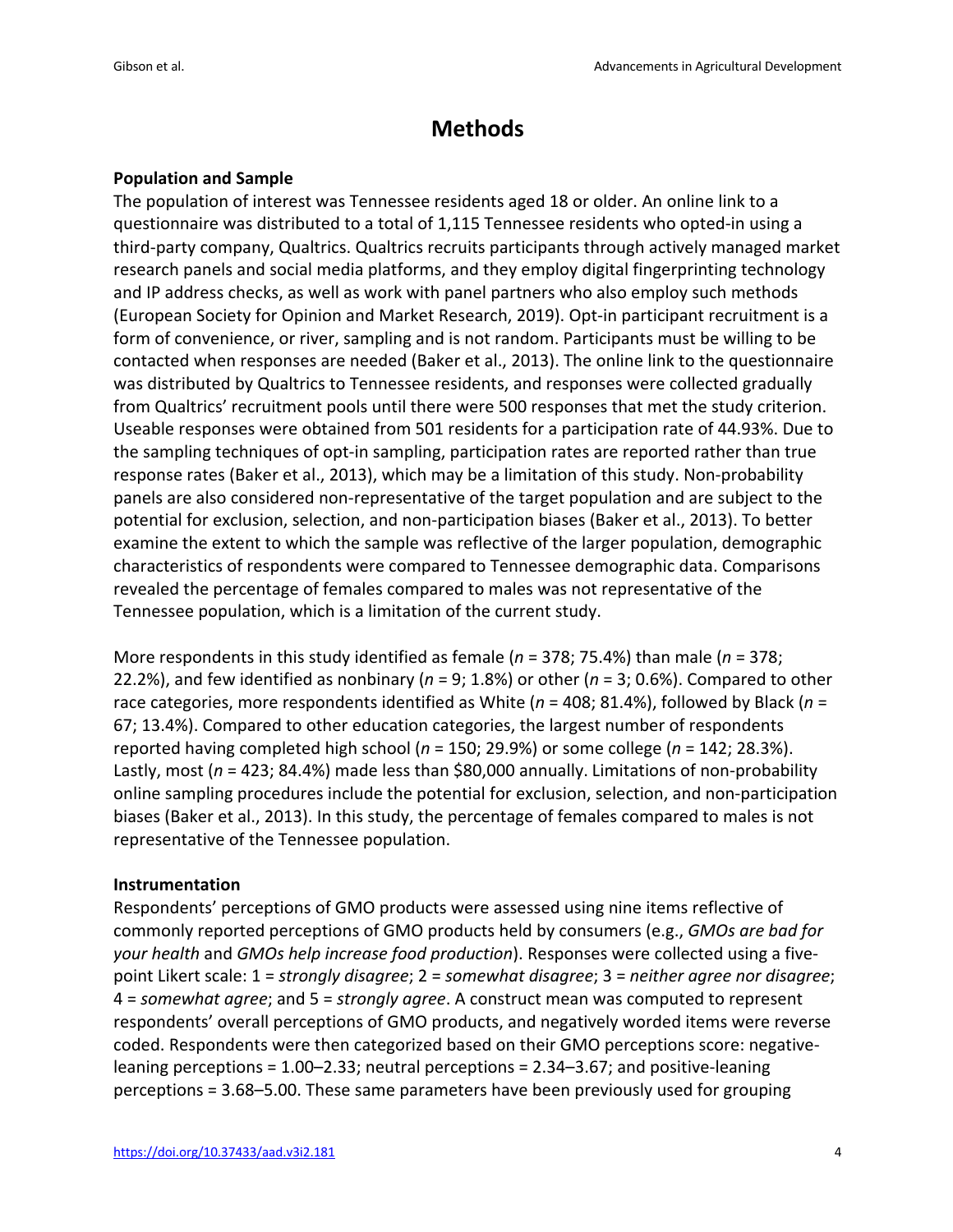purposes in other areas of agricultural education and communications research (Haynes & Stripling, 2014). Respondents' use of information sources was assessed using twelve items. Respondents were asked to indicate how much information about GMO products they had obtained from each source, and responses were collected on a 5-point ordinal scale: 1 = *none at all*; 2 = *a little*; 3 = *some*; 4 = *a lot*; and 5 = *a great deal*. Lastly, respondents' use of information channels was assessed using the previously described format but with seven information channel items (e.g., social media, television). The questionnaire was reviewed for content and face validity by a panel of experts consisting of three faculty members with experience in science communication and marketing. The questionnaire was evaluated for readability, clarity, and style (Colton & Covert, 2007). A field test was conducted with fifty respondents to ensure survey item validation, check for low quality responses, and assess initial scale estimates. Pilot and post hoc reliability estimates for GMO perceptions were calculated using Cronbach's alpha (pilot  $\alpha$  = 0.87; posthoc  $\alpha$  = 0.89), which are acceptable levels according to Field (2013).

#### **Data Analysis**

Data were analyzed using the SPSS 27 statistical software package. Descriptive statistics, including frequencies and percentages, were used reported for all objectives. Median scores were also reported with frequency distributions as the measure of central tendency (Boone & Boone, 2012).

## **Findings**

#### **Objective One**

For all objectives, respondents were grouped into one of three categories based on their GMO perceptions. Ninety-eight respondents (19.56%) were in the negative-leaning perceptions group, 343 (68.46%) were in the neutral perceptions group, and sixty (11.98%) were in the positive-leaning perceptions group. A description of how respondents were grouped is provided in the instrumentation section.

Objective one was to describe respondents with negative, neutral, and positive perceptions of GMO products based on their GMO information channels. Respondents with negative-leaning perceptions of GMO products (*N* = 98) received varying degrees of information via a variety of channels (see Table 1). Compared to the other channels listed, more respondents in the negative perceptions group received at least some information about GMO products from websites (*n* = 82; 83.7%), word-of-mouth communication (*n* = 80; 81.6%), social media (*n* = 72; 73.5%), and television (*n* = 70; 71.4%). Negative-leaning respondents who received information about GMO products from health books (*n* = 55; 5.6%) reported receiving a lot (*n* = 10; 10.2%) or a great deal (*n* = 12; 12.2%) of information via that channel. Lastly, more than half of the negative-leaning respondents reported receiving no information at all from radio (*n* = 68; 60.2%) and newspaper (*n* = 68; 69.4%) channels.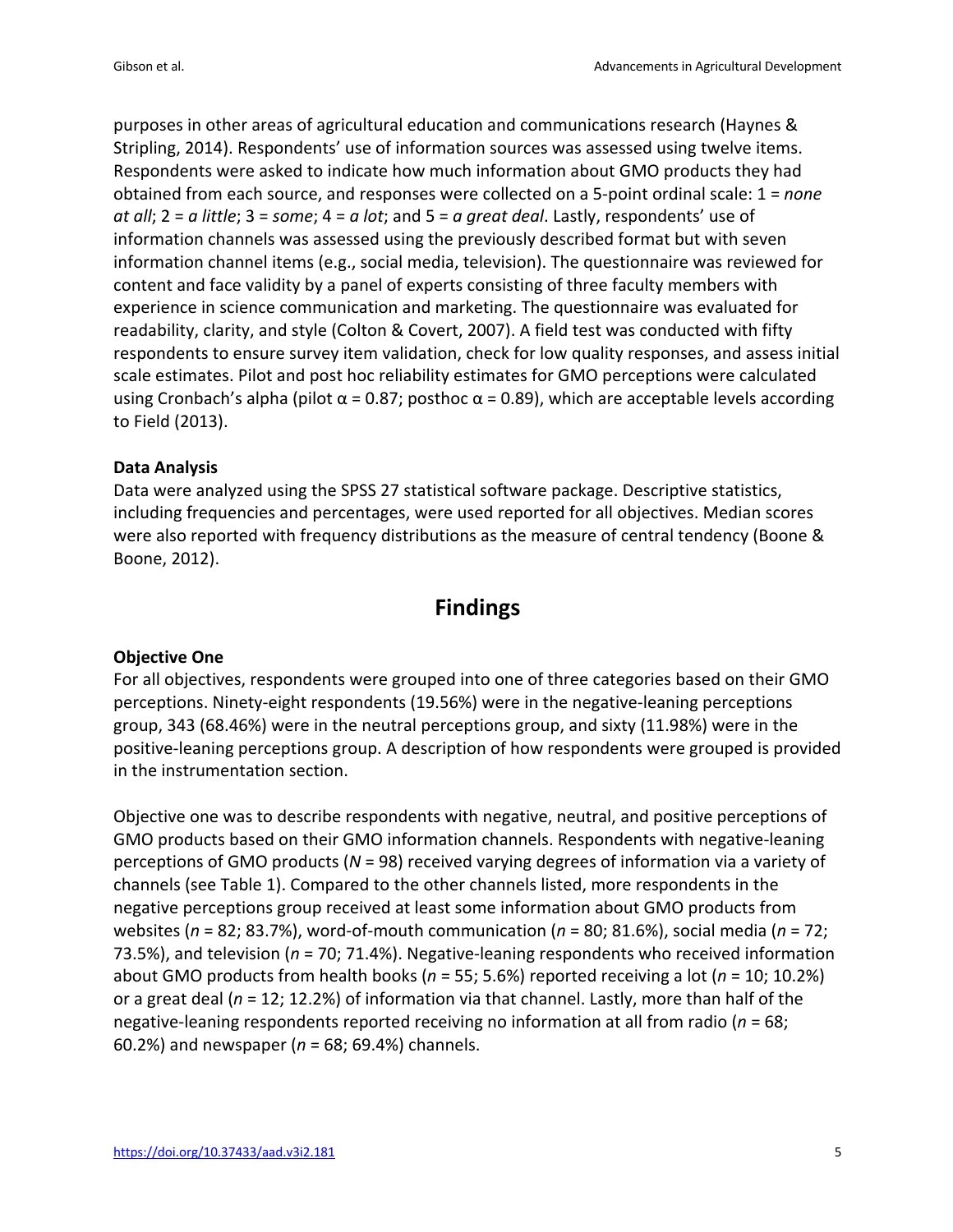| None at all |      | A little |      |    |      |      |      |       |      | Median       |
|-------------|------|----------|------|----|------|------|------|-------|------|--------------|
| n           | %    | n        | %    | n  | %    | n    | %    | n     | %    | Mdn          |
| 16          | 16.3 | 24       | 24.5 | 32 | 32.7 | 17   | 17.3 | 9     | 9.2  | 3.00         |
| 18          | 18.4 | 30       | 30.6 | 31 | 31.6 | 12   | 12.2 |       | 7.1  | 3.00         |
| 26          | 26.5 | 22       | 22.4 | 28 | 28.6 | 15   | 15.3 |       | 7.1  | 3.00         |
| 43          | 43.9 | 16       | 16.3 | 17 | 17.3 | 10   | 10.2 | 12    | 12.2 | 2.00         |
| 28          | 28.6 | 35       | 35.7 | 26 | 26.5 | 6    | 6.1  | 3     | 3.1  | 2.00         |
| 59          | 60.2 | 19       | 19.4 | 15 | 15.3 | 2    | 2.0  | 3     | 3.1  | 1.00         |
| 68          | 69.4 | 20       | 20.4 | 8  | 8.2  |      | 1.0  | 1     | 1.0  | 1.00         |
|             |      |          |      |    |      | Some |      | A lot |      | A great deal |

*Information Channel Use Among Respondents with Negative-Leaning Perceptions of GMO Products (N = 98)*

*Note.* Response scale: 1 = *none at all*; 2 = *a little*; 3 = *some*; 4 = *a lot*; 5 = *a great deal.*

Respondents with neutral perceptions of GMO products (*N* = 343) did not report receiving a lot or great deal of information from any single information channel (Table 2). Of the channels that were utilized, the largest number of respondents (*n* = 222; 64.7%) reported receiving at least a little information about GMO products from television. In addition, more than half of the respondents in this group received at least a little information from websites (*n* = 204; 59.5%), social media (*n* = 179; 52.2%), and word-of-mouth (*n* = 196; 57.1%). Regarding the lesser utilized channels, more than half of the neutral respondents did not obtain any GMO product information from health books (*n* = 207; 60.3%), newspapers (*n* = 208; 60.6%), or radio channels (*n* = 236; 68.8%).

### **Table 2**

*Information Channel Use Among Respondents with Neutral Perceptions of GMO Products (N = 343).*

| Channel       | None at all |      | A little |      | Some |      |    | A lot |    | A great deal | Median |
|---------------|-------------|------|----------|------|------|------|----|-------|----|--------------|--------|
|               | n           | %    | n        | %    | n    | %    | n  | %     | n  | %            | Mdn    |
| Television    | 121         | 35.3 | 98       | 28.6 | 84   | 24.5 | 34 | 9.9   | 6  | 1.7          | 2.00   |
| Websites      | 139         | 40.5 | 93       | 27.1 | 65   | 19.0 | 28 | 8.2   | 18 | 5.2          | 2.00   |
| Social media  | 164         | 47.8 | 89       | 25.9 | 47   | 13.7 | 29 | 8.5   | 14 | 4.1          | 2.00   |
| Word of mouth | 147         | 42.9 | 103      | 30.0 | 68   | 19.8 | 17 | 5.0   | 8  | 2.3          | 2.00   |
| Health books  | 207         | 60.3 | 53       | 15.5 | 54   | 15.7 | 20 | 5.8   | 9  | 2.6          | 1.00   |
| Newspaper     | 208         | 60.6 | 79       | 23.0 | 42   | 12.2 | 9  | 2.6   | 5  | 1.5          | 1.00   |
| Radio         | 236         | 68.8 | 53       | 15.5 | 33   | 9.6  | 12 | 3.5   | 9  | 2.6          | 1.00   |

*Note.* Response scale: 1 = *none at all*; 2 = *a little*; 3 = *some*; 4 = *a lot*; 5 = *a great deal*.

Lastly, respondents with positive-leaning perceptions of GMO products (*N* = 60) also did not receive a great deal of information about GMO products through any single information channel (Table 3). Compared to the other channels listed, more respondents in this group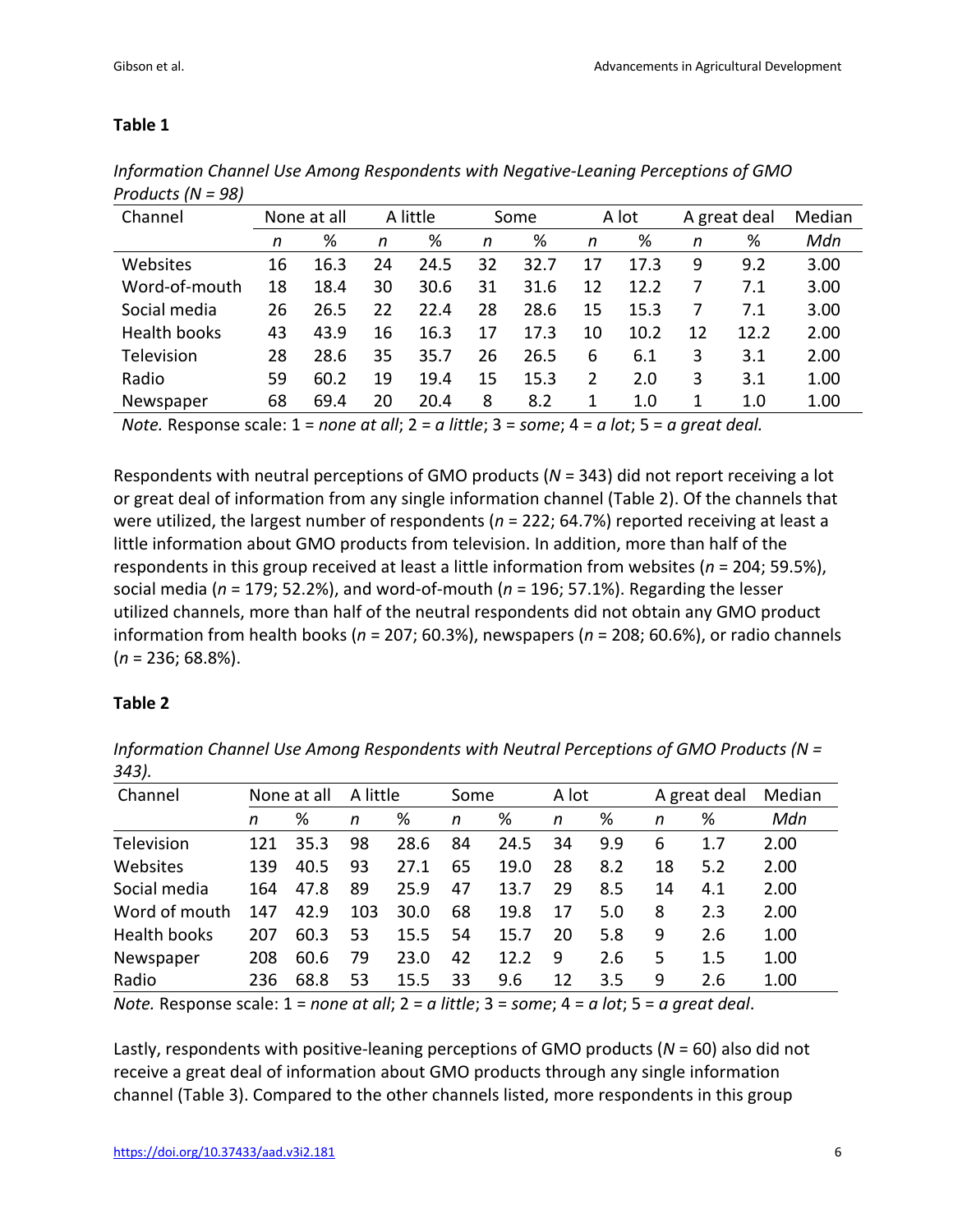received at least a little information from websites (*n =* 50; 83.3%), television (*n* = 49; 81.7%), and word-of-mouth (*n* = 45; 75.0%). In addition, slightly more than half of the respondents in the positive-leaning group reported receiving at least a little information from social media (*n* = 39; 65.0%) and health books (*n* = 50; 30.0%). Positive-leaning respondents reporting receiving no information from newspapers (*n* = 37; 61.7%) and radio channels (*n* = 41; 68.3%).

#### **Table 3**

*Information Channel Use Among Respondents with Positive-Leaning Perceptions of GMO Products (N = 60)*

| Channel       |    | None at all |    | A little |    | Some |    | A lot |   | A great deal | Median |
|---------------|----|-------------|----|----------|----|------|----|-------|---|--------------|--------|
|               | n  | %           | n  | %        | n  | %    | n  | %     | n | %            | Mdn    |
| Websites      | 10 | 16.7        | 16 | 26.7     | 15 | 25.0 | 15 | 25.0  | 4 | 6.7          | 3.00   |
| Television    | 11 | 18.3        | 25 | 41.7     | 16 | 26.7 | 5  | 8.3   | 3 | 5.0          | 2.00   |
| Social media  | 21 | 35.0        | 16 | 26.7     | 10 | 16.7 | 9  | 15.0  | 4 | 6.7          | 2.00   |
| Word of mouth | 15 | 25.0        | 23 | 38.3     | 14 | 23.3 | 7  | 11.7  | 1 | 1.7          | 2.00   |
| Health books  | 30 | 50.0        | 10 | 16.7     | 14 | 23.3 | 5  | 8.3   | 1 | 1.7          | 1.50   |
| Newspaper     | 37 | 61.7        | 17 | 28.3     | 3  | 5.0  | 3  | 5.0   | 0 | 0.0          | 1.00   |
| Radio         | 41 | 68.3        | 11 | 18.3     | 5  | 8.3  | 3  | 5.0   | 0 | 0.0          | 1.00   |

*Note.* Response scale: 1 = *none at all*; 2 = *a little*; 3 = *some*; 4 = *a lot*; 5 = *a great deal*.

#### **Objective Two**

Objective two sought to describe the GMO information sources respondents with negative, neutral, and positive perceptions used. Overall, respondents with negative-leaning perceptions of GMO products did not receive a lot or a great deal of information from any single source (Table 4). Of the sources listed, more respondents in this group obtained at least some information about GMO products from food bloggers (*n* = 64; 65.3%), family (*n* = 64; 65.3%), and friends ( $n = 61$ ; 62.2%). In addition, roughly half of the negative-leaning respondents reported receiving at least a little information from USDA professionals (*n* = 53; 54.1%) and other consumers (*n* = 43; 43.9%). Many respondents in this group reported receiving no information at all about GMO products from college classes (*n* = 67; 68.4%), universities (*n* = 69; 70.4%), or Tennessee Extension services (*n* = 72; 73.5%).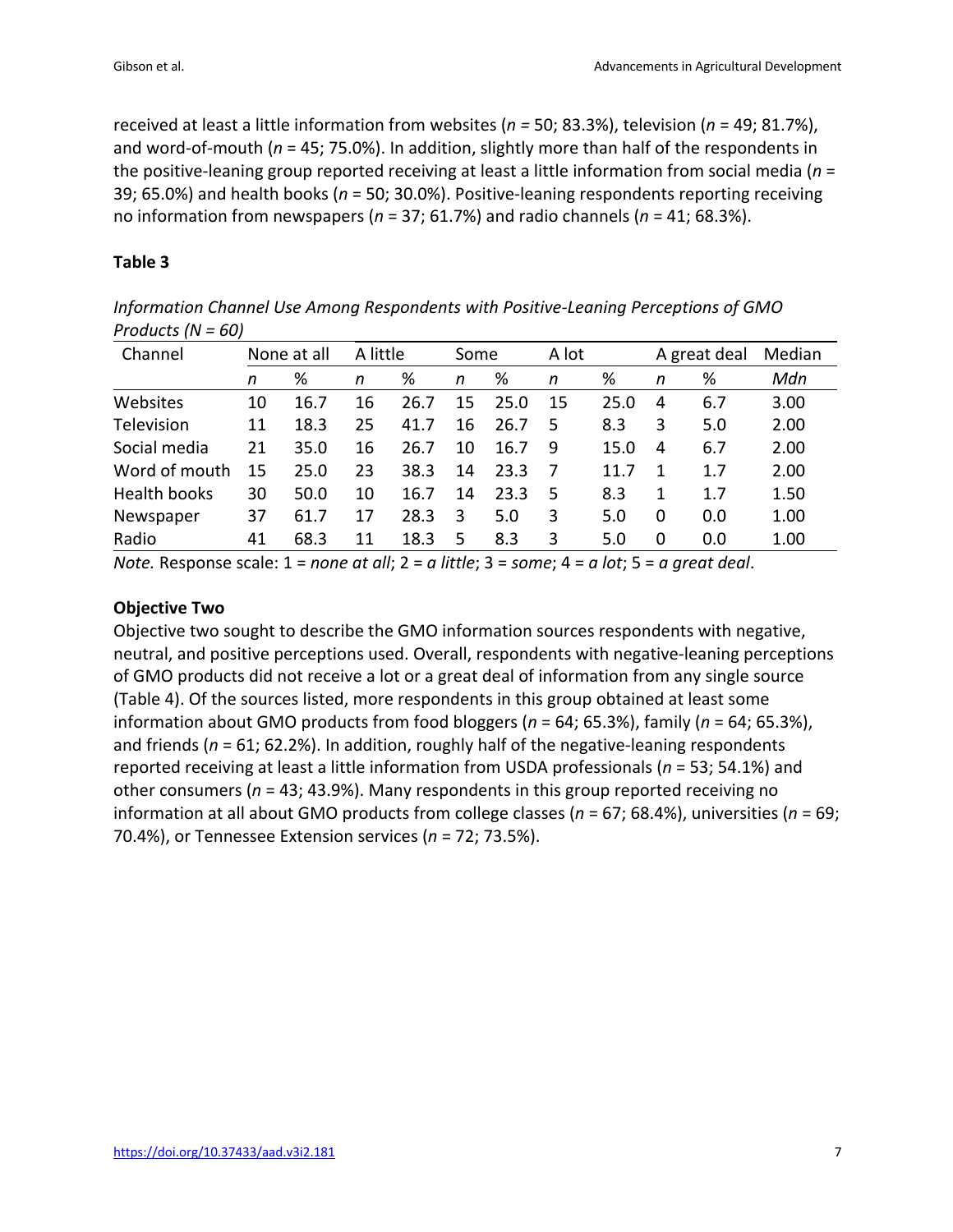| Source                          | None at all A little |      |    |      |    | Some |    | A lot |                |     | A great deal Median |
|---------------------------------|----------------------|------|----|------|----|------|----|-------|----------------|-----|---------------------|
|                                 | n                    | %    | n  | %    | n  | %    | n  | %     | n              | %   | Mdn                 |
| Food bloggers <sup>a</sup>      | 34                   | 34.7 | 32 | 32.7 | 19 | 19.4 | 8  | 8.2   | 4              | 4.1 | 2.00                |
| Family                          | 37                   | 37.8 | 25 | 25.5 | 28 | 28.6 | 6  | 6.1   | $\overline{2}$ | 2.0 | 2.00                |
| Food scientists                 | 47                   | 48.0 | 18 | 18.4 | 17 | 17.3 | 10 | 10.2  | 6              | 6.1 | 2.00                |
| Friends <sup>b</sup>            | 34                   | 34.7 | 29 | 29.6 | 28 | 28.6 | 3  | 3.1   | $\overline{2}$ | 2.0 | 2.00                |
| USDA professionals <sup>a</sup> | 45                   | 45.9 | 23 | 23.5 | 16 | 16.3 | 7  | 7.1   | 6              | 6.1 | 2.00                |
| Other consumers                 | 41                   | 41.8 | 28 | 28.6 | 22 | 22.4 | 4  | 4.1   | 3              | 3.1 | 2.00                |
| Agricultural producers          | 55                   | 56.1 | 16 | 16.3 | 18 | 18.4 | 4  | 4.1   | 5              | 5.1 | 1.00                |
| Work/coworker                   | 56                   | 57.1 | 20 | 20.4 | 14 | 14.3 | 6  | 6.1   | 2              | 2.0 | 1.00                |
| Former high school              | 63                   | 64.3 | 16 | 16.3 | 15 | 15.3 | 3  | 3.1   | 1              | 1.0 | 1.00                |
| class                           |                      |      |    |      |    |      |    |       |                |     |                     |
| College class <sup>d</sup>      | 67                   | 68.4 | 13 | 13.3 | 8  | 8.2  | 4  | 4.1   | 3              | 3.1 | 1.00                |
| Universities <sup>b</sup>       | 69                   | 70.4 | 15 | 15.3 | 6  | 6.1  | 3  | 3.1   | 3              | 3.1 | 1.00                |
| Tennessee                       | 72                   | 73.5 | 15 | 15.3 | 4  | 4.1  | 4  | 4.1   | 1              | 1.0 | 1.00                |
| Extension services <sup>b</sup> |                      |      |    |      |    |      |    |       |                |     |                     |

*Information Source Use Among Respondents with Negative-Leaning Perceptions of GMO Products (N = 98)*

*Note*. Response scale: 1 = *none at all*; 2 = *a little*; 3 = *some*; 4 = *a lot*; 5 = *a great deal* a Responses missing from 1 participant. **b Responses missing from 2 participants.** CResponses missing from 3 participants.

Respondents in the neutral GMO perceptions group did not receive much information from any of the sources listed, with all sources having a median value of 1.00 for response distribution (Table 5). When compared to the other sources, more respondents in this group reported receiving at least a little information from USDA professionals (*n* = 161; 46.9%), family members (*n* = 154; 44.9%), friends (*n* = 153; 44.6%), and agricultural producers (*n* = 152; 44.3%). Many respondents in this group (*n* = 239; 69.7%) reported receiving no information at all about GMO products from Tennessee Extension services.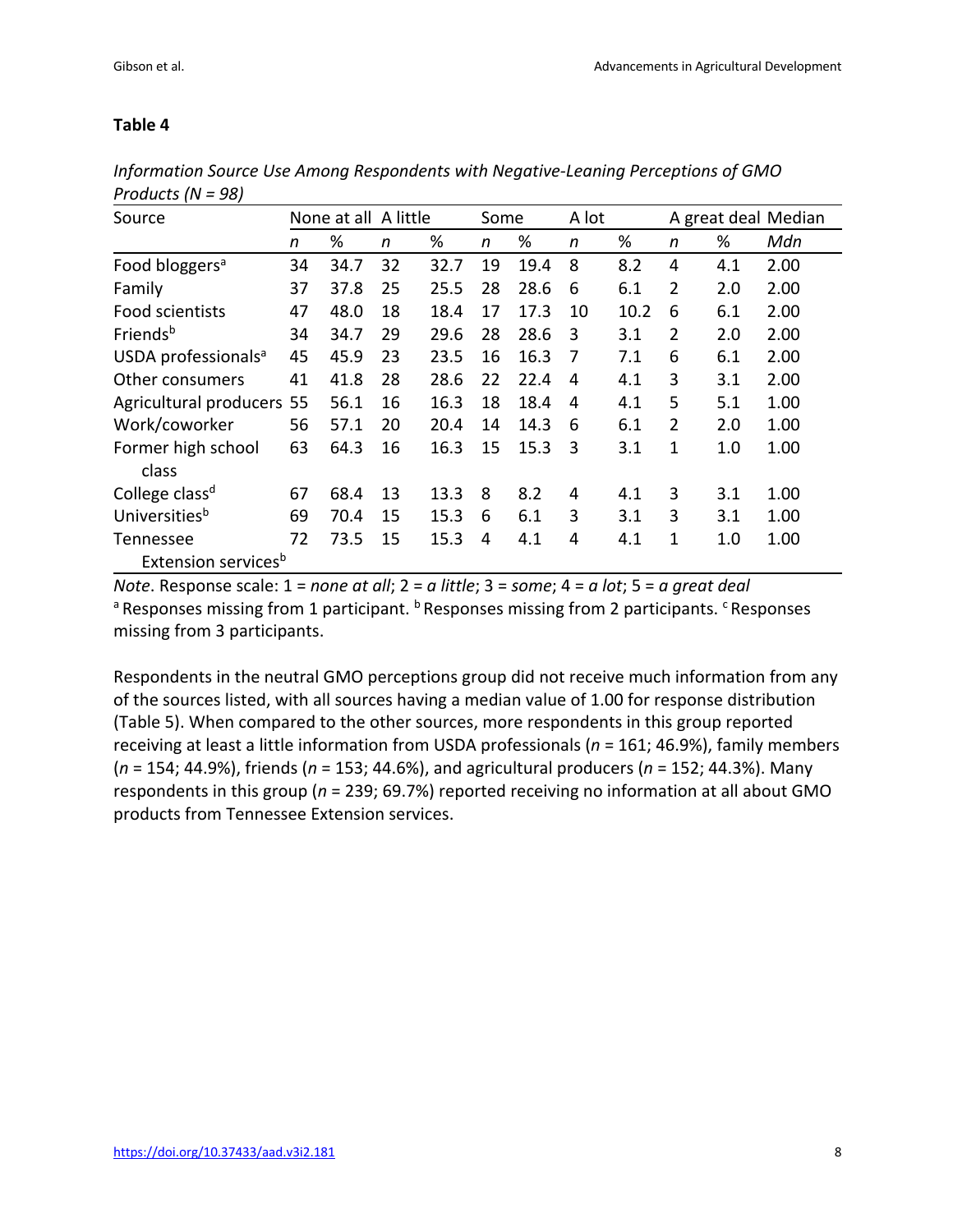| Source                          | None at all |      | A little |      |              | Some |              | A lot |    | A great | Median |
|---------------------------------|-------------|------|----------|------|--------------|------|--------------|-------|----|---------|--------|
|                                 |             |      |          |      |              |      |              |       |    | deal    |        |
|                                 | n           | %    | n        | %    | $\mathsf{n}$ | %    | $\mathsf{n}$ | %     | n  | %       | Mdn    |
| USDA professionals <sup>a</sup> | 182         | 53.1 | 77       | 22.4 | 48           | 14.0 | 26           | 7.6   | 7  | 2.0     | 1.00   |
| Familyb                         | 189         | 55.1 | 64       | 18.7 | 65           | 19.0 | 17           | 5.0   | 6  | 1.7     | 1.00   |
| Agricultural                    | 191         | 55.7 | 76       | 22.2 | 45           | 13.1 | 20           | 5.8   | 9  | 2.6     | 1.00   |
| producers <sup>b</sup>          |             |      |          |      |              |      |              |       |    |         |        |
| Friends <sup>b</sup>            | 190         | 55.4 | 72       | 21.0 | 60           | 17.5 | 15           | 4.4   | 4  | 1.2     | 1.00   |
| Food scientists <sup>c</sup>    | 207         | 60.3 | 56       | 16.3 | 48           | 14.0 | 18           | 5.2   | 10 | 2.9     | 1.00   |
| High school class <sup>c</sup>  | 202         | 58.9 | 65       | 19.0 | 46           | 13.4 | 20           | 5.8   | 6  | 1.7     | 1.00   |
| Food bloggers <sup>c</sup>      | 201         | 58.6 | 70       | 20.4 | 48           | 14.0 | 12           | 3.5   | 8  | 2.3     | 1.00   |
| Work/coworker <sup>a</sup>      | 207         | 60.3 | 71       | 20.7 | 43           | 12.5 | 14           | 4.1   | 5  | 1.5     | 1.00   |
| Other consumers <sup>d</sup>    | 206         | 60.1 | 72       | 21.0 | 41           | 12.0 | 13           | 3.8   | 6  | 1.7     | 1.00   |
| Universities <sup>e</sup>       | 233         | 67.9 | 39       | 11.4 | 43           | 12.5 | 15           | 4.4   | 6  | 1.7     | 1.00   |
| <b>Tennessee Extension</b>      | 239         | 69.7 | 39       | 11.4 | 40           | 11.7 | 12           | 3.5   | 7  | 2.0     | 1.00   |
| services <sup>t</sup>           |             |      |          |      |              |      |              |       |    |         |        |
| College class <sup>c</sup>      | 245         | 71.4 | 36       | 10.5 | 34           | 9.9  | 16           | 4.7   | 8  | 2.3     | 1.00   |

*Information Source Use by Respondents with Neutral Perceptions of GMO Products (N = 343)* 

*Note*. *Note.* Response scale: 1 = *none at all*; 2 = *a little*; 3 = *some*; 4 = *a lot*; 5 = *a great deal*

<sup>a</sup> Responses missing from 3 participants. <sup>b</sup> Responses missing from 2 participants.

 $\epsilon$  Responses missing from 4 participants.  $\text{d}$  Responses missing from 5 participants.  $\text{e}$  Responses missing from 7 participants. <sup>f</sup> Responses missing from 6 participants.

Respondents with positive-leaning perceptions of GMO products received at least a little information from the various information sources (Table 6). Compared to the other sources, more respondents in the positive-leaning perceptions group received at least a little information from food scientists (*n* = 42; 70.0%), USDA professionals (*n* = 40; 66.7%), and agricultural producers (*n* = 36; 60.0%). In addition, more than half of the positive-leaning respondents reported receiving at least a little information from family (*n* = 32; 53.3%) and friends (*n* = 32; 53.3%). Few respondents in this group (*n* = 19; 31.7%) received any amount of information about GMO products from Tennessee Extension services.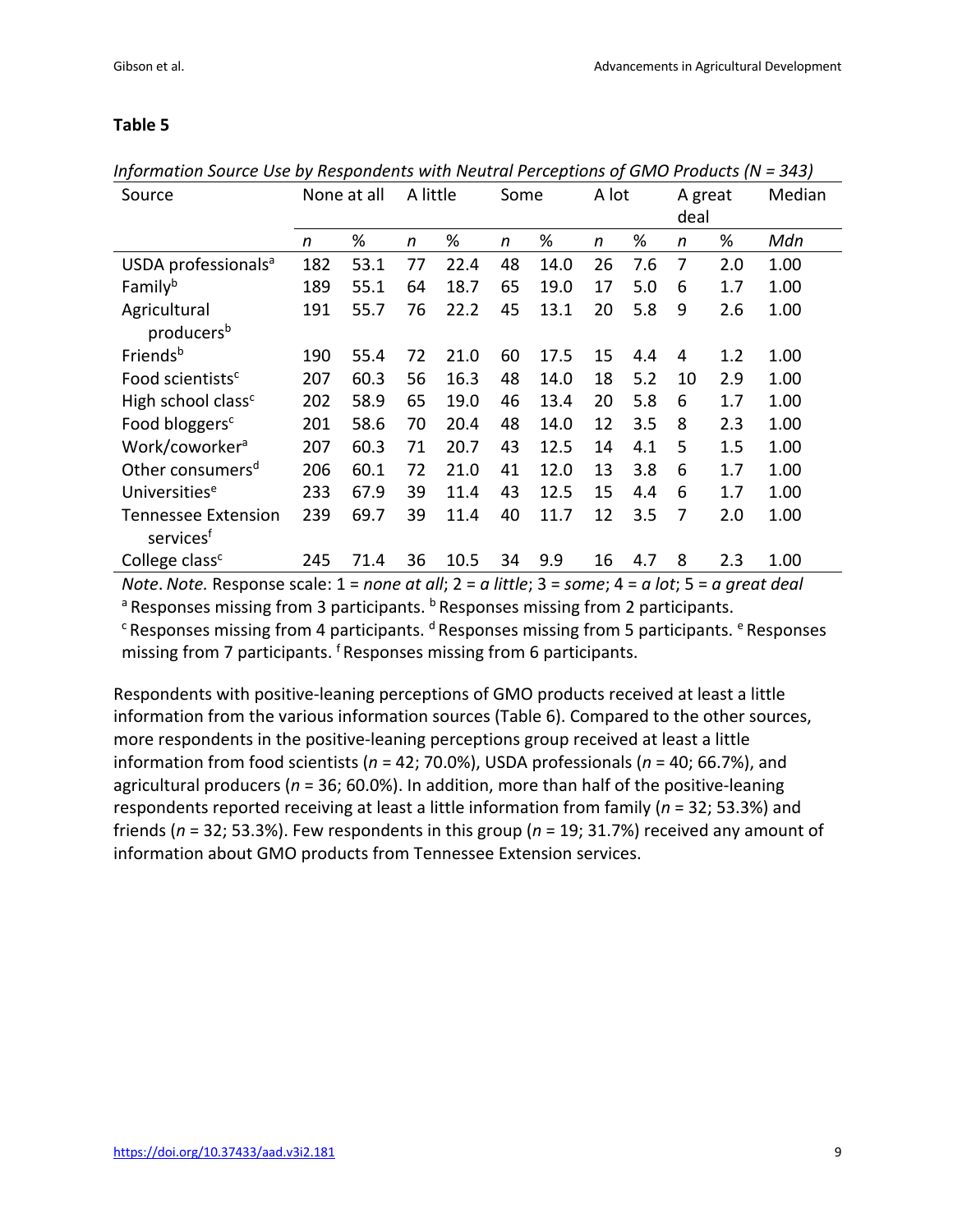*Information Source Use by Respondents with Positive-Leaning Perceptions of GMO Products (N = 60)*

| Source                       | None at<br>all |      | A little |      | Some |      | A lot        |      | A great<br>deal |     | Median |
|------------------------------|----------------|------|----------|------|------|------|--------------|------|-----------------|-----|--------|
|                              |                |      |          |      |      |      |              |      |                 |     |        |
|                              | n              | %    | n        | %    | n    | %    | n            | %    | n               | %   | Mdn    |
| <b>USDA</b> professionals    | 20             | 33.3 | 14       | 23.3 | 17   | 28.3 | 8            | 13.3 | 1               | 1.7 | 2.00   |
| Food scientist <sup>a</sup>  | 18             | 30.0 | 17       | 28.3 | 19   | 31.7 | 4            | 6.7  | 1               | 1.7 | 2.00   |
| Agricultural producers       | 24             | 40.0 | 17       | 28.3 | 12   | 20.0 | 4            | 6.7  | 3               | 5.0 | 2.00   |
| College class                | 33             | 55.0 | 8        | 13.3 | 6    | 10.0 | 11           | 18.3 | 2               | 3.3 | 1.00   |
| Family                       | 28             | 46.7 | 12       | 20.0 | 14   | 23.3 | 5            | 8.3  | 1               | 1.7 | 2.00   |
| Universities <sup>a</sup>    | 33             | 55.0 | 11       | 18.3 | 6    | 10.0 | 6            | 10.0 | 3               | 5.0 | 1.00   |
| Former high school class     | 35             | 58.3 | 8        | 13.3 | 9    | 15.0 | 5            | 8.3  | 3               | 5.0 | 1.00   |
| Food bloggers <sup>a</sup>   | 32             | 53.3 | 12       | 20.0 | 7    | 11.7 | 8            | 13.3 | 0               | 0   | 1.00   |
| <b>Friends</b>               | 28             | 46.7 | 18       | 30.0 | 12   | 20.0 | $\mathbf{1}$ | 1.7  | $\mathbf{1}$    | 1.7 | 2.00   |
| Other consumers <sup>a</sup> | 31             | 51.7 | 14       | 23.3 | 12   | 20.0 | $\mathbf{1}$ | 1.7  | 1               | 1.7 | 1.00   |
| Work/coworker <sup>a</sup>   | 33             | 55.0 | 13       | 21.7 | 12   | 20.0 | 0            | 0    | $\mathbf{1}$    | 1.7 | 1.00   |
| <b>Tennessee Extension</b>   | 41             | 68.3 | 8        | 13.3 | 6    | 10.0 | 3            | 5.0  | 1               | 1.7 | 1.00   |
| services <sup>a</sup>        |                |      |          |      |      |      |              |      |                 |     |        |

*Note*. Response scale: 1 = *none at all*; 2 = *a little*; 3 = *some*; 4 = *a lot*; 5 = *a great deal.*

a Responses missing from 1 participant.

### **Conclusions, Discussion, and Recommendations**

#### **Conclusions**

The findings of this study provide insight regarding how respondents with varying perceptions of GMO food products receive their information about such products. Segmenting consumers based on their GMO perceptions (i.e., negative-leaning, neutral, and positive-leaning) can guide recommendations for a variety of audiences and communication goals, whether such goals be to market GMO products to existing consumer bases or develop an educational campaign to address GMO misconceptions. Further, while this is a state-based study and the ability to generalize is limited, these findings contribute to the larger body of literature pertaining to consumers' GMO information-seeking behaviors.

Twenty percent of respondents were categorized as having negative-leaning perceptions of GMO products, roughly two-thirds held neutral perceptions, and only 10% of respondents had positive-leaning perceptions of GMO products. Websites, word-of-mouth communication, television, and social media were the primary information channels used by all perception groups. Respondents with neutral perceptions, however, did not utilize any information channel to much extent. Regarding information sources, respondents in the negative group received information primarily from food bloggers, family, friends, and other consumers. Respondents in the neutral group received information from USDA professionals, family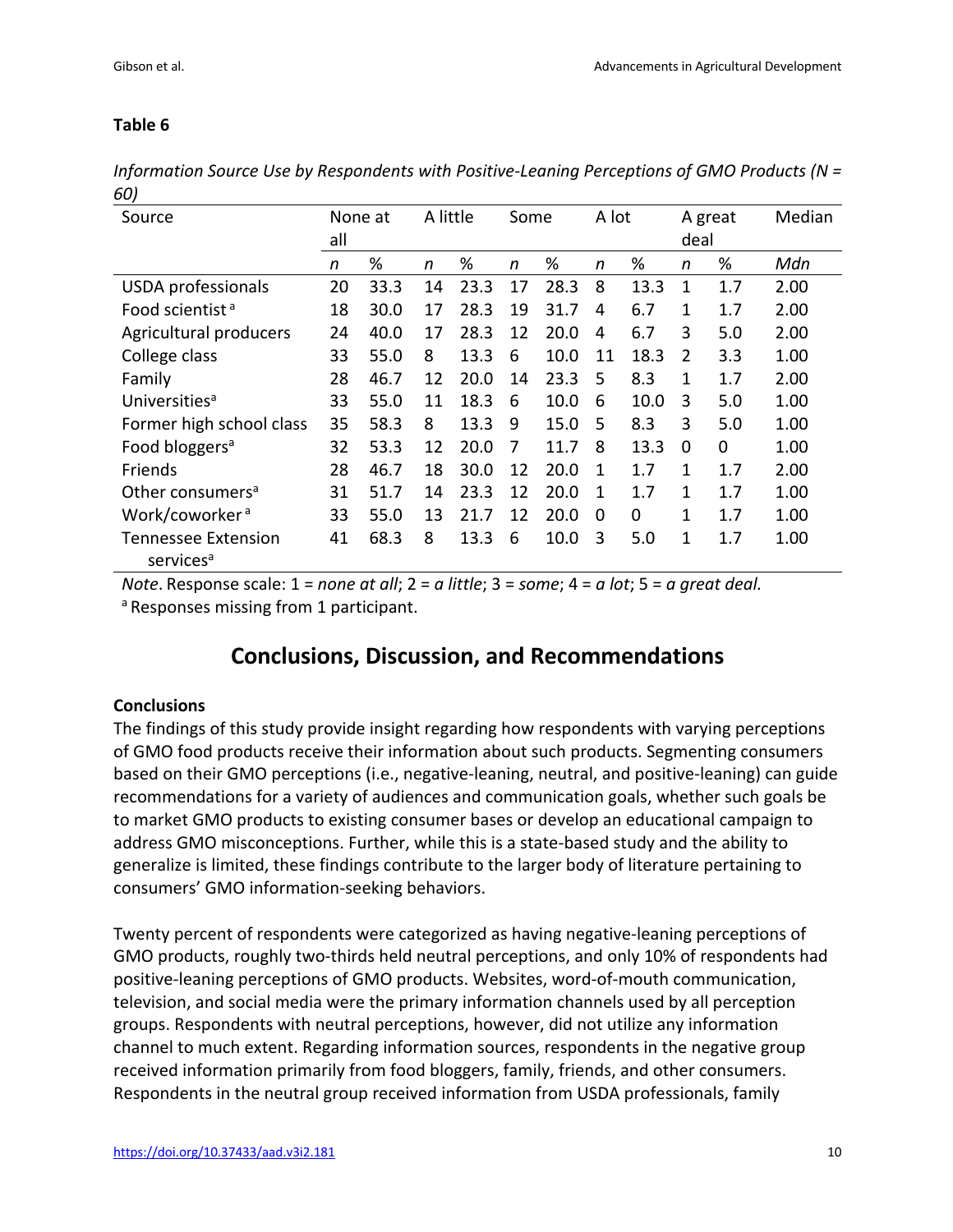members, friends, and agricultural producers. Lastly, a slight shift toward more scientific-based sources, such as food scientists, USDA professionals, and agricultural producers, was observed among respondents with positive-leaning perceptions of GM products.

Overall, these findings reveal that individuals are actively seeking only "some" GMO information and most often, are not seeking any information at all, regardless of perception leanings. More importantly, participants' preferred methods of receiving GMO information are not factchecked and peer reviewed, leaving room for misinformation. Misinformation about the COVID-19 pandemic has been found to increase information avoidance and heuristic processing, as well as decrease the measures individuals took to prevent and treat COVID-19 (Kim et al., 2020). Misinformation about GMO soybeans was associated with feelings of anxiety and a lack of trust in scientists and the government (Jiang & Fang, 2019), which in turn leads to individuals using these sources less for information. The challenge then is for agricultural communicators to find ways to reach people about GMOs without them having to seek out the information themselves through unreliable sources.

#### **Discussion and Recommendations**

The relatively high use of informal information channels like websites, family, friends, and word-of-mouth communication across all perception groups is consistent with prior findings (Cui & Shoemaker, 2018; Tucker & Napier, 2002; Wolske et al., 2020). The findings from the current study and prior research suggest that segmenting consumers based on their GMO perceptions may be unnecessary to examine information channels. However, it may be advantageous to segment consumer audiences by socioeconomic variables or measures of trust in science when analyzing information channel use (Funk et al., 2020). Though for informational sources, segmenting respondents into perceptions groups has provided beneficial insight for practitioners and researchers.

Across perception groups, relatively little information about GMO products was obtained from Tennessee Extension services, which suggests room for Extension's involvement in this area, perhaps through working with agricultural communicators to develop educational campaigns for consumers, workshops for producers, or marketing materials for producers to use to promote understanding of GMO science to consumers with negative or neutral perceptions. This raises the question of how well positioned extension specialists or agents are in terms of collaborating with agricultural communicators. Additionally, we need to examine the roles and effectiveness of agents, specialists, and agricultural communicators in facilitating dialogue about GMO products between producers and consumers. Producers in Tennessee should also continue to converse with their supportive consumer base, which may, in turn, facilitate positive discussions among consumers via personal networking (Chen et al., 2021; Csótó, 2011; Wolske et al., 2020).

Regarding future research, qualitative inquiry is needed to examine how the language and tones of USDA messages are perceived by consumers and shape their perceptions. Similar research is needed to explore the role of food bloggers or similar influencers on consumers' perceptions of GMO products. Research should also seek to identify the potential for evidence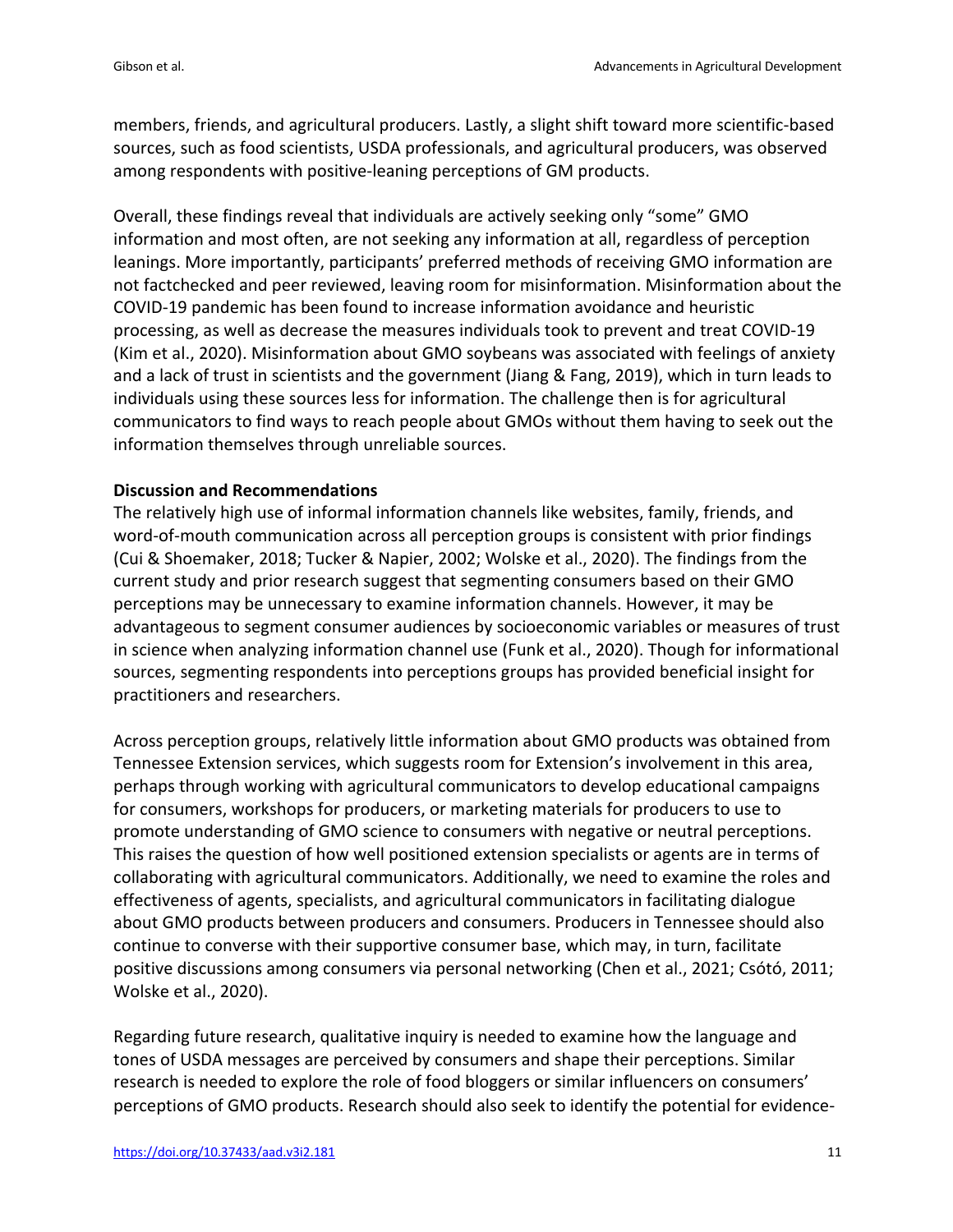based food blogs from university researchers or other scientists. To help accomplish this, consumers' perceived trust in science and scientists should be further examined (Runge et al., 2018; Xu & Lu, 2019), and methods of increasing consumers' trust in evidence-based blogs from universities or scientists should be established. Lastly, considering roughly two-thirds of respondents in this study fell within the neutral perceptions category, research should continue to explore the phenomena of neutral public opinions on controversial topics such as GMOs. This area of research is of the upmost importance to efforts to better develop and disseminate evidence-based information to help consumers make informed purchasing decisions.

## **References**

- Abbott, E. A., Lucht, T., Jensen, J. P., & Jordan-Conde, Z. (2001, January 09–10). *Handling of GM crop issues by the mass media*. 2001 Illinois Crop Protection Technology Conference, University of Illinois at Urbana-Champaign, IL, United States.
- Abbott, E. A., & Lucht, T. (2001, August 5–8). *Riding the hoopla: An analysis of mass media coverage of GMOs in Britain and the United States*. Science Communication Interest Group, Association for Education in Journalism and Mass Communication, Washington D.C., United States.
- Aleksejeva, I. (2014). Latvian consumers' knowledge about genetically modified organisms. *Organizacijų Vadyba: Sisteminiai Tyrimai*, *2014*(72), 7–16. https://doi.org/10.7220/mosr.2335.8750.2014.71.1
- Aqil, A., Lippeveld, T., & Hozumi, D. (2009). PRISM framework: A paradigm shift for designing, strengthening and evaluating routine health information systems. *Health Policy and Planning 24*(3), 217–228. https://doi.org/10.1093/heapol/czp010
- Baker, R., Brick, J. M., Bates, N. A., Battaglia, M., Couper, M. P., Dever, J. A., Gile, K. J., & Tourangeau, R. (2013). Summary report of the AAPOR task force on non-probability sampling. *Journal of Survey Statistics and Methodology, 1*(2), 90–143. https://doi.org/10.1093/jssam/smt008
- Boone, H. N., & Boone, D. A. (2012). Analyzing Likert data. *Journal of Extension, 50*(2). https://archives.joe.org/joe/2012april/pdf/JOE\_v50\_2tt2.pdf
- Brondi, S., Pellegrini, G., Guráň, P., Fero, M., & Rubin, A. (2021). Dimensions of trust in different forms of science communication: The role of information sources and channels used to acquire science knowledge. *Journal of Science Communication*, *20*(3), 1–21. https://doi.org/10.22323/2.20030208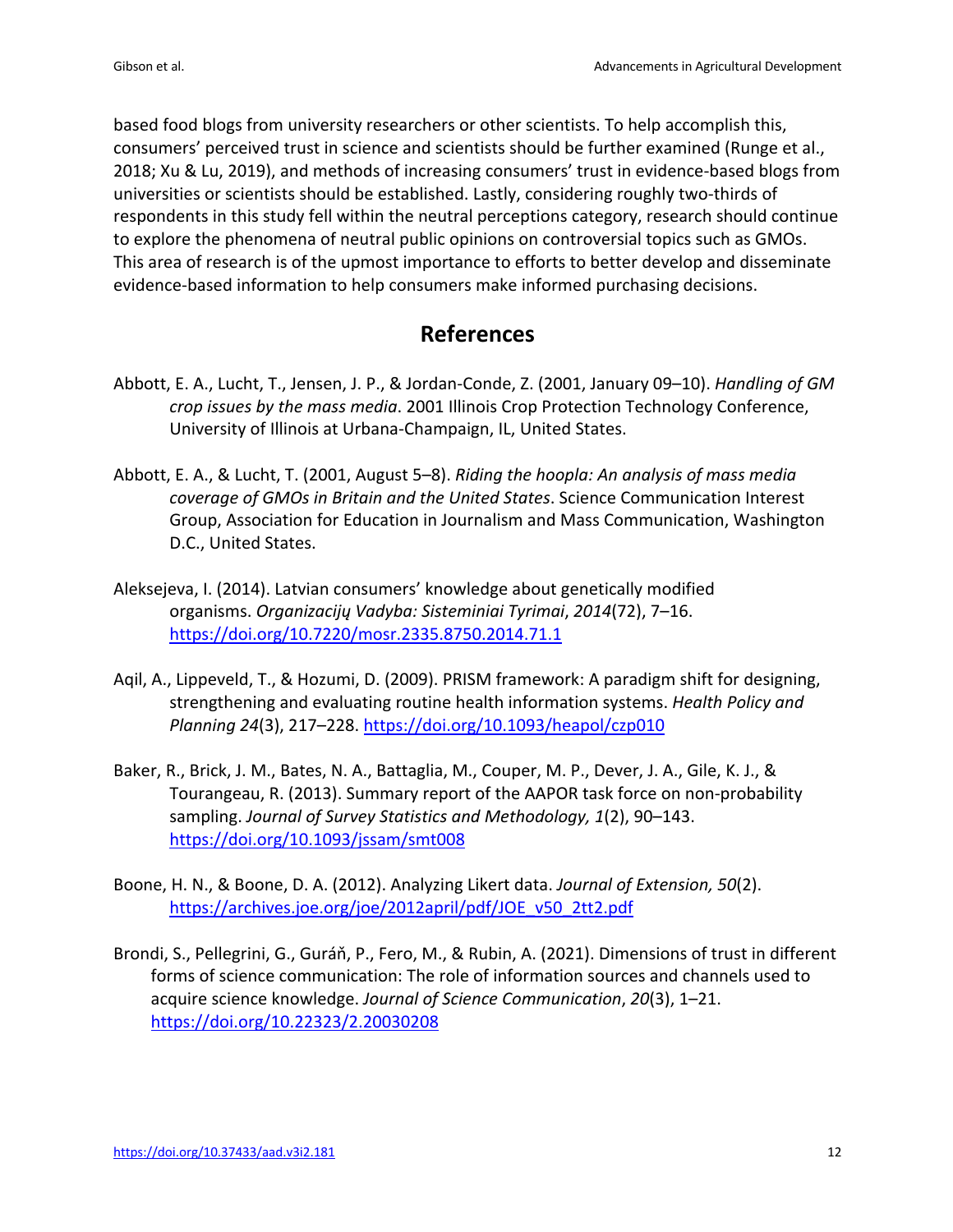- Chen, C., Li, J., Shuai, J., Nelson, H., Walzem, A., & Cheng, J. (2021). Linking social-psychological factors with policy expectation: Using local voices to understand solar PV poverty alleviation in Wuhan, China. *Energy Policy*, *151*(2021), Article 112160. https://doi.org/10.1016/j.enpol.2021.112160
- Csótó, M. (2011). Information flow in agriculture through new channels for improved effectiveness. *Journal of Agricultural Informatics*, *1*(2), 25–34. https://doi.org/10.17700/jai.2010.1.2.17
- Cui, K., & Shoemaker, S. P. (2018). Public perception of genetically-modified (GM) food: A nationwide Chinese consumer study. *National Portfolio Journal Science of Food*, *2*(10). https://doi.org/10.1038/s41538-018-0018-4

European Society for Opinion and Market Research. (2019). *28 questions to help research buyers of online samples.*  https://amerispeak.norc.org/Documents/FeatureDocuments/NORC\_AmeriSpeak\_ESOM AR\_28.pdf

- Fischer, K., & Hess, S. (2021). The Swedish media debate on GMO between 1994 and 2018: What attention was given to farmers' perspectives? *Environmental Communication, 16*(1), 43–62. https://doi.org/10.1080/17524032.2021.1960406
- Fresco, L.O. (2001, September 16–18). *Genetically modified organisms in food and agriculture: Where are we? Where are we going?*. Crop and Forest Biotechnology for the Future Royal Swedish Academy of Agriculture and Forestry, Falkenburg, Sweden. http://louiseofresco.com/pdf/FAO/2001\_FAO-GMO\_Where\_are\_we\_Where\_are\_we\_going\_Sweden.pdf
- Funk, C. (2020, March 18). *About half of US adults are wary of health effects of genetically modified foods, but many also see advantages.* Pew Research Center. https://www.pewresearch.org/fact-tank/2020/03/18/about-half-of-u-s-adults-are-waryof-health-effects-of-genetically-modified-foods-but-many-also-see-advantages/
- Funk, C., & Kennedy, B. (2016, December 1). *The new food fights: U.S. public divides over food science*. Pew Research Center. https://www.pewresearch.org/internet/wpcontent/uploads/sites/9/2016/11/PS\_2016.12.01\_Food-Science\_FINAL.pdf
- Funk, C., Tyson, A., Kennedy, B., & Johnson, C. (2020, September 29). *Scientists are among the most trusted groups in society, though many value practical experience over expertise.* Pew Research Center. https://www.pewresearch.org/science/2020/09/29/scientistsare-among-the-most-trusted-groups-in-society-though-many-value-practicalexperience-over-expertise/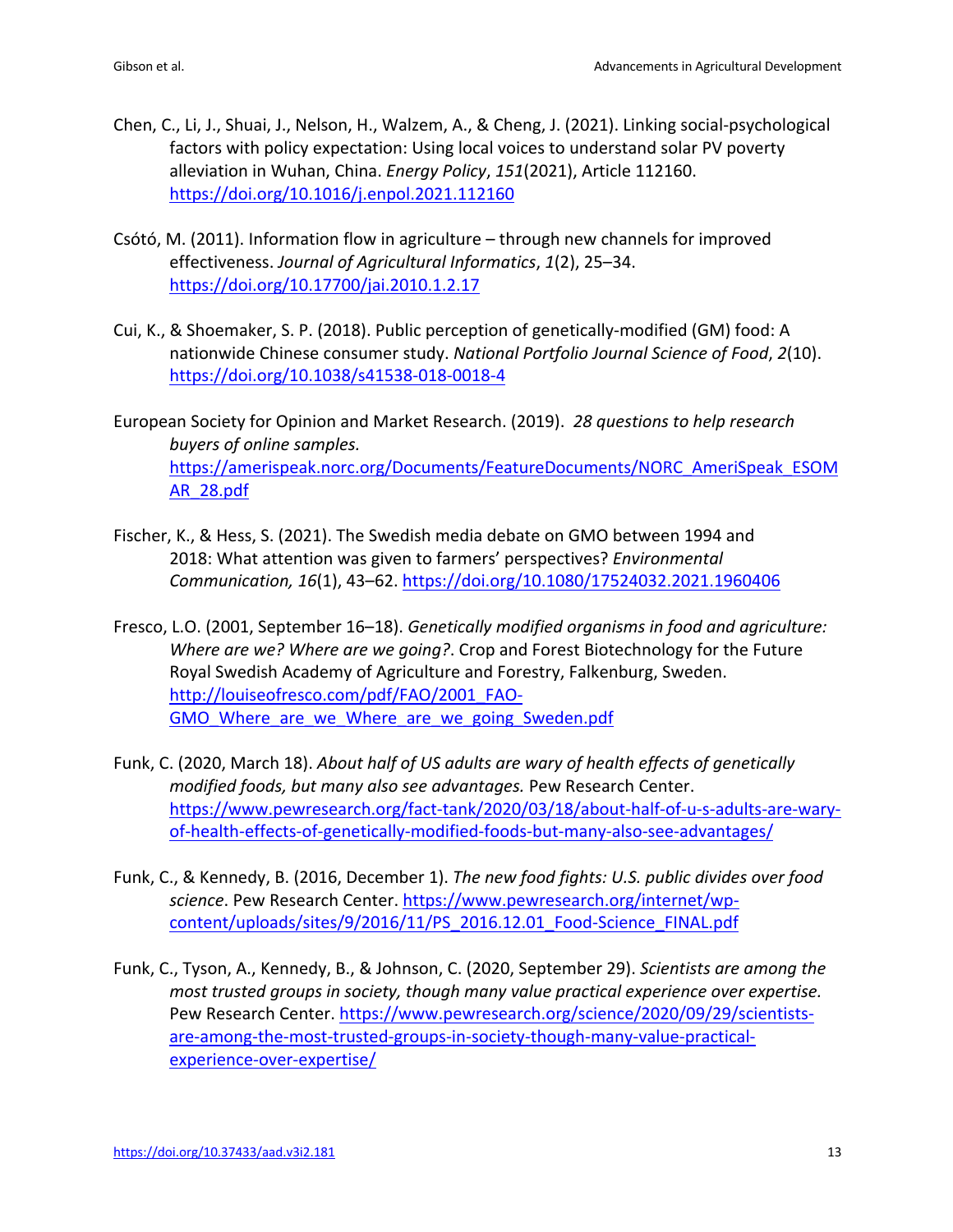- Haynes, J. C., & Stripling, C. T. (2014). Mathematics efficacy and professional development needs of Wyoming agricultural education teachers. *Journal of Agricultural Education, 55*(5), 48–64. https://doi.org/10.5032/jae.2014.05048
- Hefferon, M., & Anderson, M. (2016, December 7). *Younger generations stand out in their beliefs about organic, GM foods*. Pew Research Center. https://www.pewresearch.org/fact-tank/2016/12/07/younger-generations-stand-outin-their-beliefs-about-organic-gm-foods/
- Jiang, K., Anderton, B. N., Ronald, P. C., & Barnett, G. A. (2018). Semantic network analysis reveals opposing online representations of the search term "GMO". *Global Challenges*, *2*(1), Article 1700082. https://doi.org/10.1002/gch2.201700082
- Jiang, S., & Fang, W. (2019). Misinformation and disinformation in science: Examining the social diffusion of rumours about GMOs. *Cultures of Science, 2*(4), 327–340. https://doi.org/10.1177/209660831900200407
- Kahn, J. (2021). *Learning to love G.M.O.s.* The New York Times. https://www.nytimes.com/2021/07/20/magazine/gmos.html
- Kim, H.K., Ahn, J., Atkinson, L., & Kahlor, L.A. (2020). Effects of COVID-19 misinformation on information seeking, avoidance, and processing: A multicountry comparative study. *Science Communication, 42*(5), 586–615. https://dx.doi.org/10.1177%2F1075547020959670
- Sharma, A.K., Jha, S. K., Kumar, V., Sachan, R. C., & Kumar, A. (2008). Critical analysis of information sources and channels preferred by rapeseed-mustard farmers. *Indian Journal of Extension Education*, *8*(2 & 3), 42–45. https://www.researchgate.net/publication/265431241\_Critical\_Analysis\_of\_Informatio n Sources and Channels Preferred by Rapeseed-Mustard Farmers
- Long, S. P., & Ort, D. R. (2010). More than taking the heat: Crops and global change. *Current Opinion in Plant Biology*, *13*(3), 241–248. https://doi.org/10.1016/j.pbi.2010.04.008
- MacVaugh, J., & Schiavone, F. (2010). Limits to the diffusion of innovation: A literature review and integrative model. *European Journal of Innovation Management, 13*(2), 197–221. https://doi.org/10.1108/14601061011040258
- O'Keefe, G. J., Boyd, H. H., & Brown, M. R. (1998). Who learns preventive health care information from where: Cross-channel and repertoire comparisons. *Health Communication*, *10*(1), 25–36. https://doi.org/10.1207/s15327027hc1001\_2
- Oliver, M. J. (2014). Why we need GMO crops in agriculture. *Missouri Medicine*, *111*(6), 492– 507. https://www.ncbi.nlm.nih.gov/pmc/articles/PMC6173531/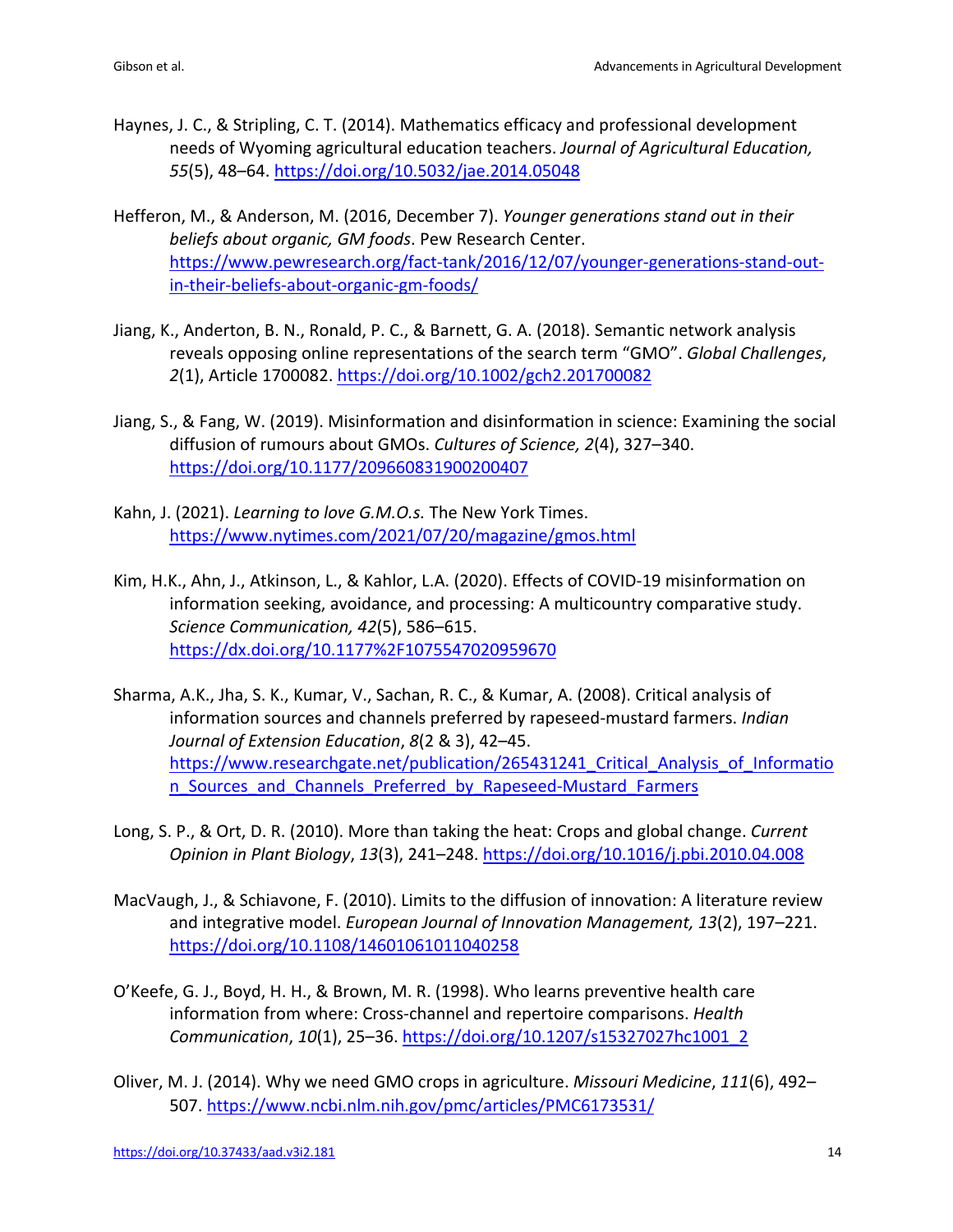Rogers, E.M. (1995). *Diffusion of innovations*. The Free Press.

- Runge, K. K., Brossard, D., & Xenos, M. A. (2018). Protective progressives to distrustful traditionalists: A post hoc segmentation method for science communication. *Environmental Communication*, *12*(8), 1023–1045. https://doi.org/10.1080/17524032.2018.1513854
- Söderlund, C., & Lundin, J. (2017). What is an information source?: Information design based on information source selection behavior. *Communication Design Quarterly Review, 4*(3), 12–19. https://doi.org/10.1145/3071078.3071081
- Stone, G., Singletary, M., & Richmond, V. P. (1999). *Clarifying communication theories: A handson approach*. Wiley-Blackwell.
- Trivedi, M., Singh, R., Shukla, M., & Tiwari, R. K. (2016). GMO and food security. In Omkar (Ed.), *Ecofriendly Pest Management for Food Security* (1st ed., pp. 703–726). Academic Press. https://doi.org/10.1016/B978-0-12-803265-7.00023-3
- Tucker, M., & Napier, T. L. (2002). Preferred sources and channels of soil and water conservation information among farmers in three midwestern US watersheds. *Agriculture, Ecosystems and Environment*, *92*(2–3), 297–313. https://doi.org/10.1016/S0167-8809(01)00293-6
- Turker, T., Koçak, N., Aydin, I., Istanbulluoğlu, H., Yildiran, N., Turk, Y. Z., & Kilic, S. (2013). Determination of knowledge, attitude, behavior about genetically modified organisms in nursing school students. *Gulhane Medical Journal*, *55*(4), 297–304. https://doi.org/10.5455/gulhane.33326
- Wilkins, E. J., Miller, H. M., Tilak, E., & Schuster, R. M. (2018). Communicating information on nature-related topics: Preferred information channels and trust in sources. *PLoS ONE*, *13*(12), e0209013. https://doi.org/10.1371/journal.pone.0209013
- Wolske, K. S., Gillingham, K. T., & Schultz, P. W. (2020). Peer influence on household energy behaviours. *Nature Energy, 5*, 202-212. https://doi.org/10.1038/s41560-019-0541-9
- Wunderlich, S., & Gatto, K. A. (2015). Consumer perception of genetically modified organisms and sources of information. *Advances in Nutrition*, *6*(6), 842-851. https://doi.org/10.3945/an.115.008870
- Xu, Z., & Lu, Y. (2019). Imagining GMOs: The Chinese public's scientific perception in the digital age. *Cultures of Science*, *2*(4), 241–253. https://doi.org/10.1177/209660831900200402